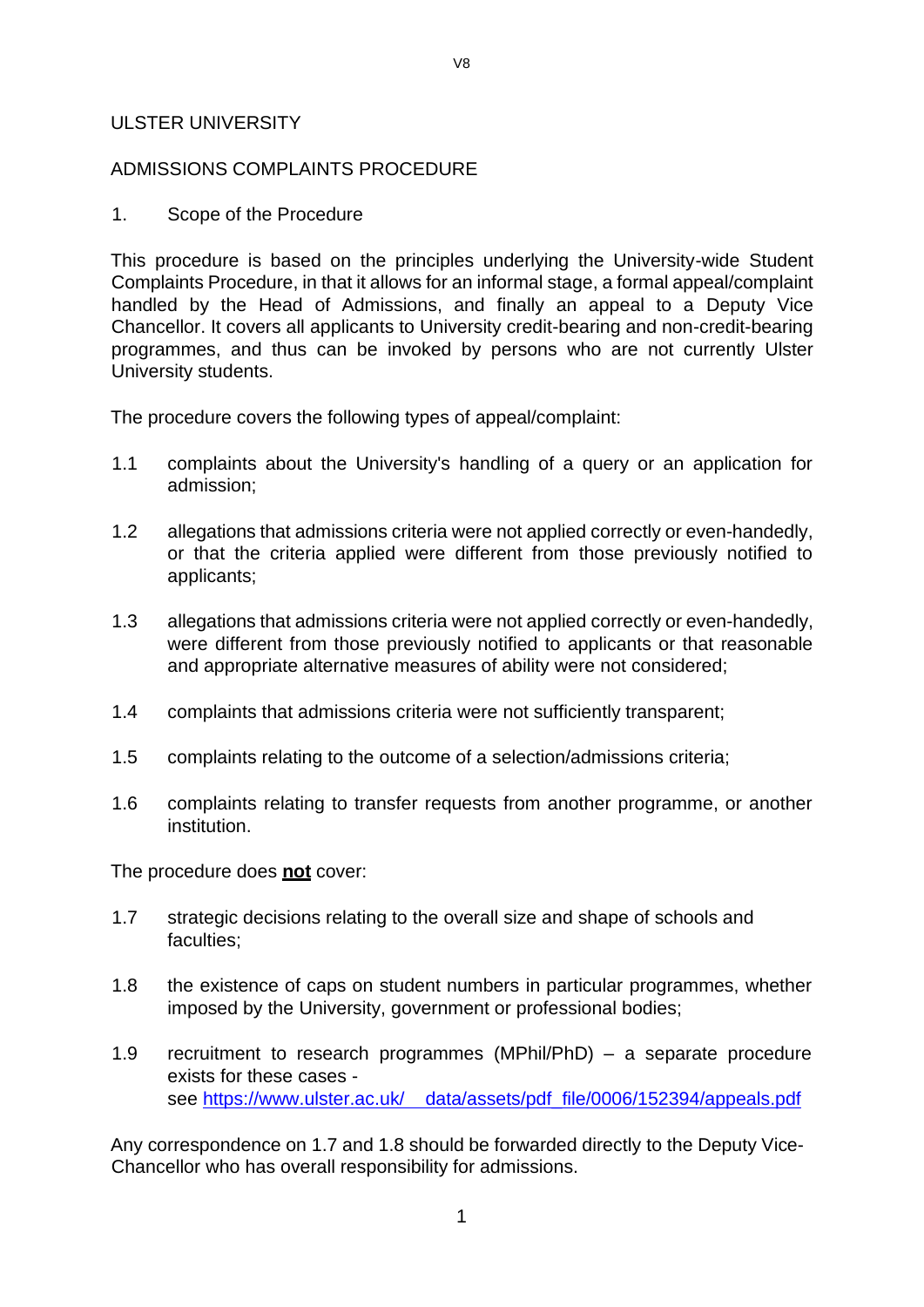In cases of collaborative provision, i.e. where a University programme is offered in partnership with another institution, responsibility for admissions decisions may vary according to the type of collaborative arrangement. However, in general when the admissions query relates to an Ulster validated programme taught at a partner institution, enquiries should be directed to the partner institution in the first instance. The admissions query may be directed to the University provided that the internal procedures of the partner institution have been exhausted.

## 2. Submission and Investigation of Enquiries/Complaints/ Appeals

2.1 First Stage: Informal Resolution

Enquiries about admissions decisions should normally be made in writing by the applicant in question, and should be directed to the Admissions Service in the first instance. If necessary, Admissions staff will consult with relevant academic staff before responding to the query. A written response will be made to every written enquiry (i.e. by letter or email), normally within 10 working days, and this written response will mark the completion of the informal stage. If the complaint is submitted by an international student and the International Department has been involved in the decision, then International Admissions will liaise with the International Department at each stage in preparing a response.

# 2.2 Second Stage: Formal Letter to Head of Admissions

An applicant who is dissatisfied with the explanation offered should put his/her concerns in writing to the Head of Admissions, normally within 10 working of receiving an unsatisfactory outcome. The formal letter to the Head of Admissions should set out the grounds for dissatisfaction with the initial response from the Admissions Service, and include any previous correspondence. The Head of Admissions shall then undertake such further enquiries as are deemed necessary before providing a written response, normally within 15 working days of receipt of the complaint. When a complaint is made about specific members of staff, those staff shall have the right to see copies of relevant documentation, to present evidence to the Head of Admissions, and to be informed of the outcome of the complaint/appeal.

### 2.3 Third Stage: Appeal

Any applicant still dissatisfied after the second stage may appeal in writing to the Deputy Vice Chancellor, normally at the campus in question and normally within 10 working days of receiving the Head of Admissions' decision. The appellant should forward copies of previous correspondence and any supporting documentation to the Deputy Vice Chancellor. The appellant shall normally have the right to meet the Deputy Vice Chancellor to present his/her appeal, and to be accompanied by a member of teaching staff from his/her present or former school or college. However, there will be no appeal hearing when, in the judgement of the Deputy Vice Chancellor, the admissions decision has resulted from the correct and impartial application of written criteria, e.g. when the appellant has clearly failed to achieve the